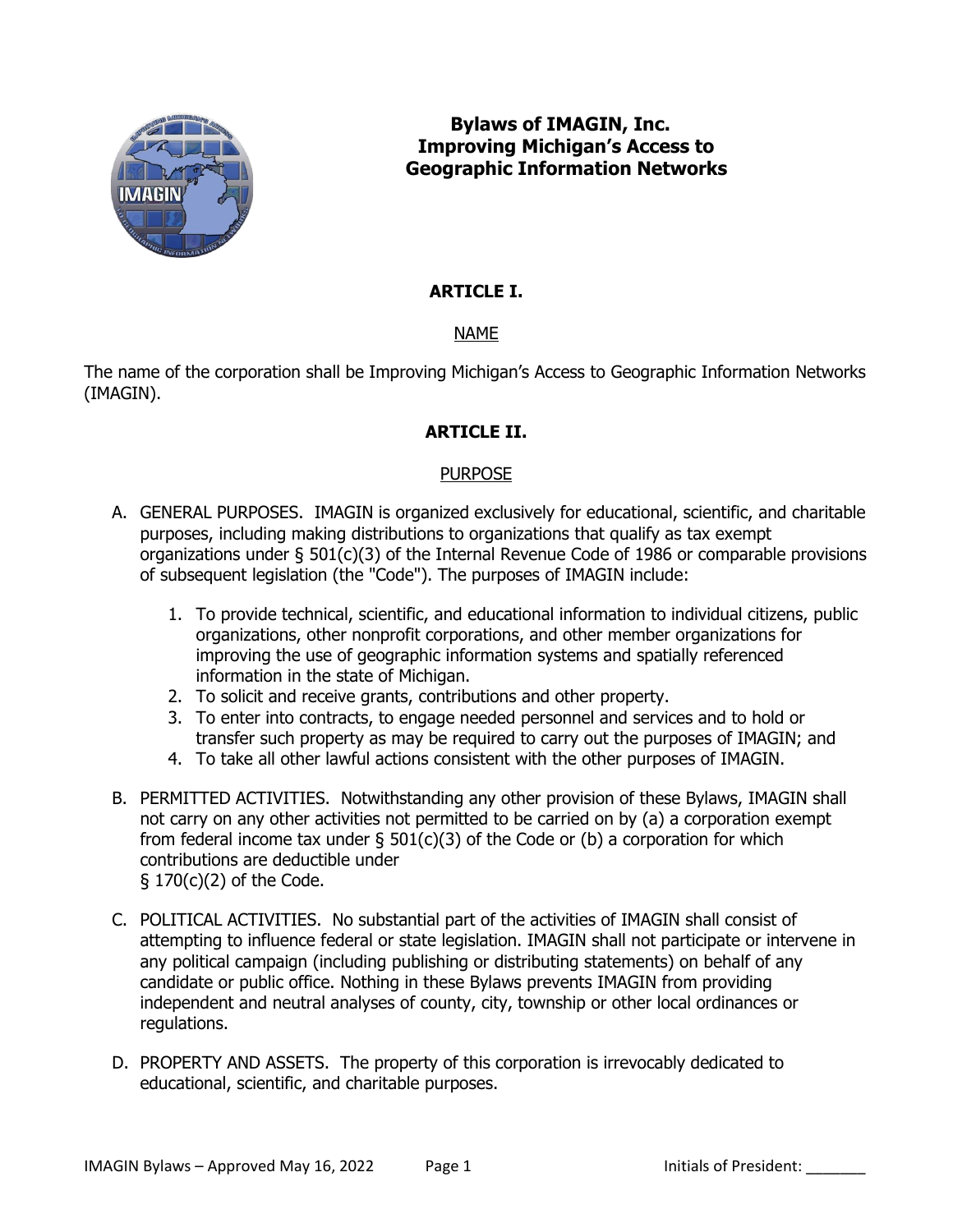- E. NET EARNINGS. No part of the net earnings of the corporation shall inure to the benefit of, or be distributable to its members, trustees, officers, or other private persons, except that the corporation shall be authorized and empowered to pay reasonable compensation for services rendered and to make payments and distributions in furtherance of the purposes set forth in this article.
- F. DISPOSITION OF PROPERTY. Upon dissolution, IMAGIN shall, after providing for the payment of all outstanding debts and liabilities, distribute its remaining assets to a nonprofit fund, foundation or corporation which is organized and operated exclusively for educational, scientific or charitable purposes and which has established its tax-exempt status under  $\S$  501(c)(3) of the Code.
- G. EXPENSES. No Director, Team Member or contracted management company employee shall have the authority to incur debt or personal expenses on non-budgeted expenses in excess of five hundred dollars (\$500.00) without express Board approval.

### **ARTICLE III.**

### **MEETINGS**

- A. BOARD OF DIRECTOR MEETINGS
	- 1. ANNUAL BOARD OF DIRECTORS MEETING. An Annual Meeting of the Board of Directors shall be held once a year. The business conducted at the Annual Board of Directors Meeting shall include electing officers and reviewing the year-end financial report. A simple majority of the Board of Directors shall constitute a quorum for any Annual Board of Directors Meeting.
	- 2. REGULAR BOARD OF DIRECTORS MEETINGS. A Regular Meeting of the Board of Directors shall be held at least four (4) times per year. A simple majority of the Board of Directors shall constitute a quorum for any Regular Board of Directors Meeting.
	- 3. SPECIAL BOARD OF DIRECTORS MEETINGS. Special Board of Directors Meetings may be called by the President, Executive Committee, or the Board of Directors. 48-hour written, or electronic notice shall be given to each member of any Special Board of Directors Meeting, setting forth the time, location, and purpose of the meeting. A simple majority of the Board of Directors shall constitute a quorum for any Special Board of Directors Meeting.

#### B. MEMBERSHIP MEETINGS

1. ANNUAL MEMBERSHIP MEETING. There shall be an Annual Membership Meeting for the transaction of business including the election or ratification of the Board of Directors. The time and place for the Annual Membership Meeting will be determined by the Board of Directors. 25 voting members of the Association shall constitute a quorum for any Annual Membership Meeting.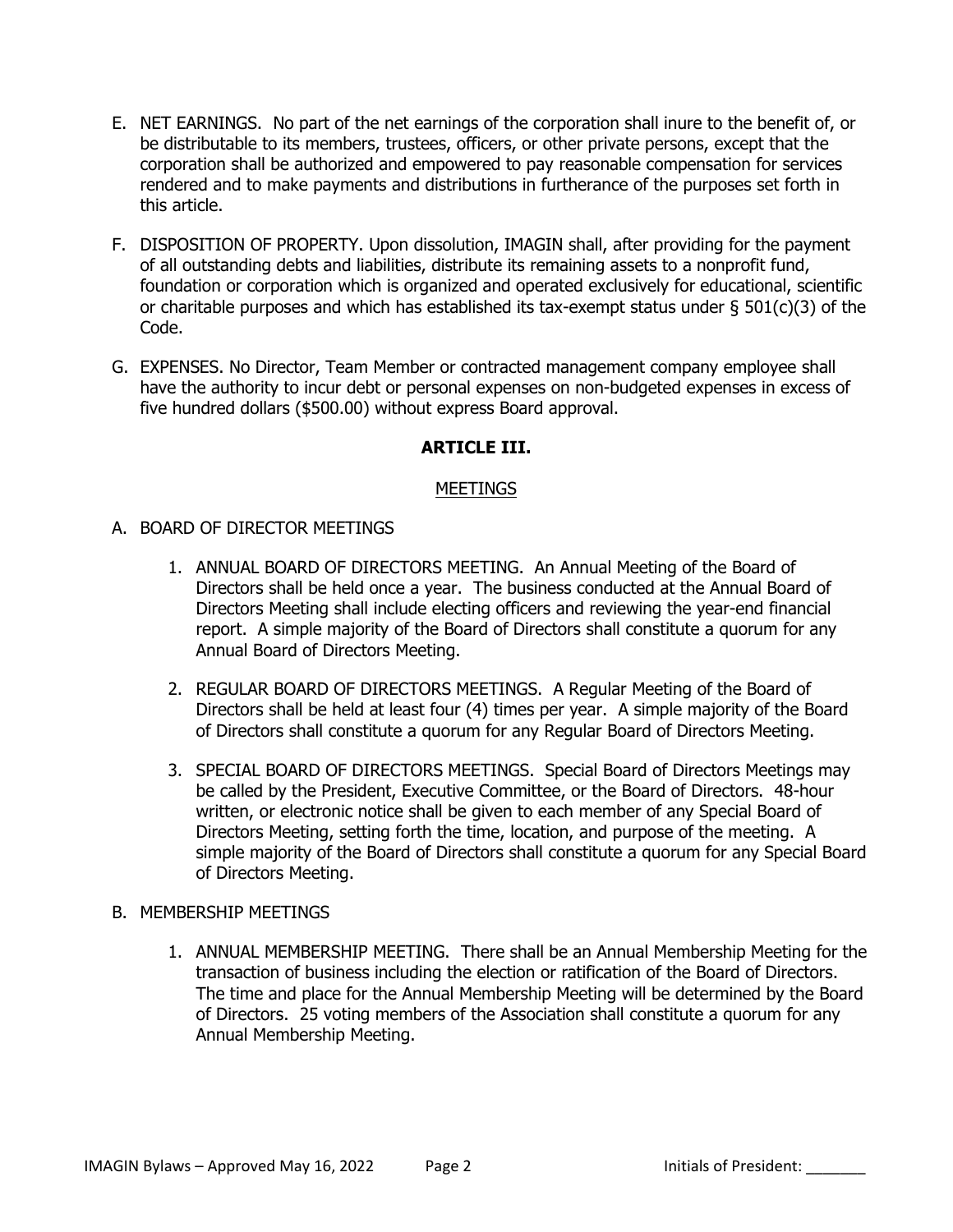- 2. SPECIAL MEMBERSHIP MEETINGS. Special Meetings may be called by the President, Executive Committee, or the Board of Directors. 48-hour written, or electronic notice shall be given to each member of any Special Meeting, setting forth the time, location, and purpose of the meeting. 25 voting members of the Association shall constitute a quorum for any Special Membership Meeting.
- C. NOTICE OF MEETINGS. A written or electronic notice stating the place, virtual or in-person, and time of any Meeting shall be provided to the Board of Directors or Membership not less than 7 days and not more than 65 days before the Meeting. Additional notifications and electronic calendar reminders of the Meeting may also be utilized. Exceptions as described under Special Meetings.

### **ARTICLE IV.**

#### BOARD OF DIRECTORS

- A. NUMBER and TERM OF OFFICE. The Board of Directors shall consist of 15 members, each serving a 2-year term of office. 7 Directors will be elected in odd-numbered years, and the remaining 8 Directors will be elected in even-numbered years. Elections will be conducted within 30 days prior to or at the Annual Membership Meeting according to the schedule outlined in IMAGIN's policies and/or procedures.
- B. BOARD OF DIRECTORS ELIGIBILTY. All Members of IMAGIN except Student Members are eligible to run for seats on the Board of Directors. When voting to fill seats on the Board, each eligible Member shall be allowed to cast one vote for each Director seat up for election. As a result of these annual Board elections, to the extent that willing candidates allow, the Board composition will satisfy the following criteria, listed in order of decreasing importance, along with any additional criteria the board deems necessary to provide fair representation to the entire IMAGIN membership. There will be:
	- 1. No more than two Directors whose primary affiliation is with the same Organization.
	- 2. No less than twelve Directors whose primary place of work or residence is in Michigan.
	- 3. No more than five Directors whose primary affiliation is with a for-profit corporation.
	- 4. No less than five Directors whose primary affiliation is with regional (i.e., multi-county), county, or sub-county level governmental units, no less than three of which will be county or sub-county units.
	- 5. No less than two Directors from within each of IMAGIN's Board Representation Zone (see Addendum A)
	- 6. No more than nine Directors whose primary place of work or residence is within the same IMAGIN's Board Representation Zone (see Addendum A).

If all the listed criteria cannot be satisfied, then the more important criteria will be satisfied in preference to the less important criteria.

If two or more candidates receive the same number of votes, and the selection of one candidate over another is not required to create a proper Board composition as specified above, then the other Members of the newly elected Board will settle the tie vote by naming one of the candidates in question to the Board.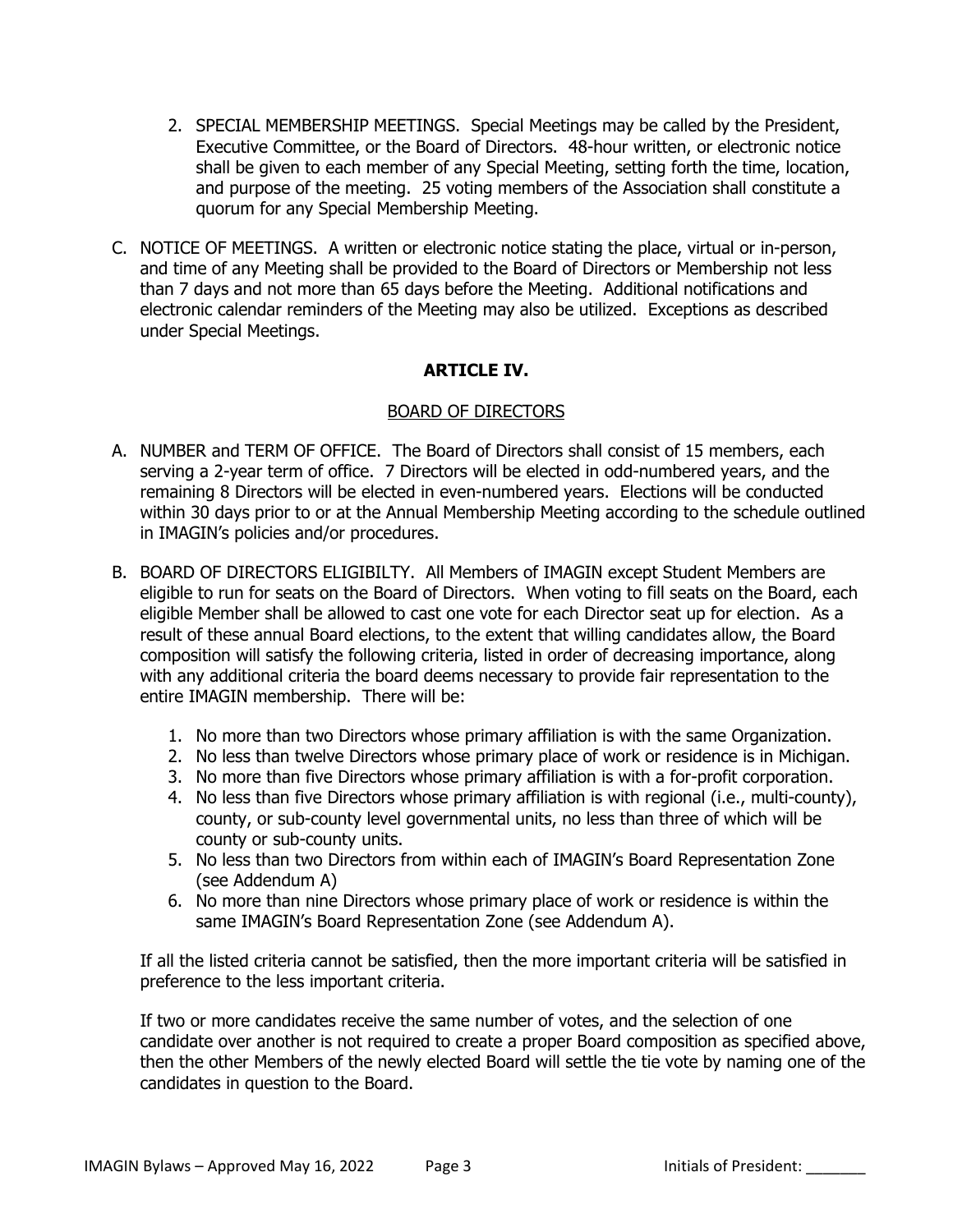- C. VACANCY. A Director may resign from their Board position by giving notice in writing to the President. If a Director ceases to be an IMAGIN member, then that Director shall be removed from their Board position. In the case of a Board position vacancy, the remaining Directors may appoint an eligible IMAGIN Member to fill the vacancy so created for the remainder of the term.
- D. DISSOLUTION OF BOARD. The Board shall continue in existence as long as IMAGIN consists of at least 15 members. If an election is not held or the Board is abolished, because IMAGIN consists of fewer than 15 members, the functions and powers of the Board shall be exercised by the remaining members of IMAGIN. IMAGIN Corporation may be dissolved by a majority vote of the Board of Directors.
- E. GOOD STANDING. Any Director who misses three or more regularly scheduled Board Meetings within a 12-month time period shall have their position on the Board of Directors reviewed by the Executive Committee. Any Director who is not actively participating in Board/Team activities may have their position on the Board of Directors reviewed by the Executive Committee. If the Executive Committee determines additional action is required, the stated action will be presented for a vote by the Board. Notice, as set forth in Article III, Section C, shall be provided specifically stating that such a review is to occur. The Director in questionable standing shall have the opportunity, in person or in writing, to explain the absences, but may not vote on the question.
- F. POWERS AND DUTIES. The affairs of IMAGIN shall be managed by the Board of Directors, as described in these Bylaws and in the Rules and Procedures established by the Board.
	- 1. Each Director has full voting rights regardless of membership level.
	- 2. The Board shall establish and approve an annual budget.
	- 3. The Board may authorize any officer, or officer's agent or agent of IMAGIN, in addition to the officers authorized by these Bylaws, to enter into any contract, or to execute and deliver any instrument, in accordance with these Bylaws, in the name of and in behalf of IMAGIN. Such authority may be general or confined to specific instances.
	- 4. The Board shall designate those Officers or agents by resolution who shall sign all checks or other evidence of indebtedness issued in the name of IMAGIN.
	- 5. The Board shall establish Rules and Procedures necessary for the proper operation of IMAGIN.
	- 6. The Board may establish membership fees as necessary to support the functions of the organization. The Board shall review and may adjust the amount of the membership fee on an annual basis.
	- 7. The Board may accept on behalf of IMAGIN any contribution or gift for any purpose consistent with the Articles of Incorporation and these Bylaws.
	- 8. The Board may name Ex Officio members to the Board as needed. Ex Officio members do not have voting rights on the Board but do receive all Board related materials and notices and can participate fully in all Board discussions.
- G. DECISIONS OF THE BOARD. The act of a majority of Directors present at any meeting at which a quorum is present shall be the act of the Board of Directors, unless the act of a greater number is required by law or these Bylaws.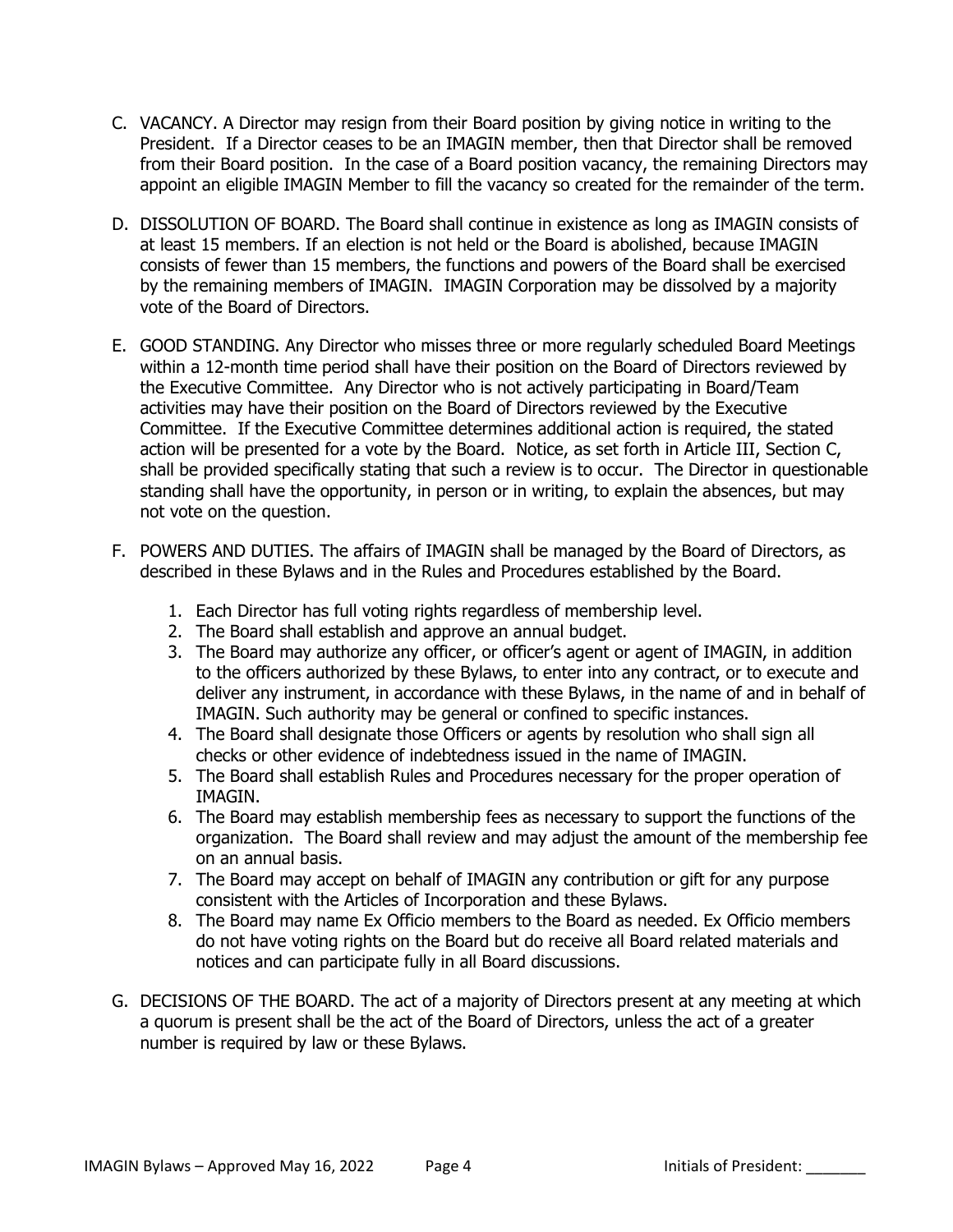H. ABSOLUTION OF LIABILITY. IMAGIN assumes all liability to any person other than IMAGIN, including its members, for all acts or omissions of a volunteer director as defined under Public Act 162 of 1982, as amended, occurring on or after the date of adoption hereof, or such earlier date as is permitted by law. If, after the adoption of this Article by the members or directors of IMAGIN, the Michigan Non-Profit Corporation Act is hereafter amended to further eliminate or limit the liability of a director, then a director of IMAGIN (in addition to the circumstances in which a director is not personally liable as set forth in the preceding paragraph) shall not be liable to IMAGIN or its members, to the fullest extent permitted by the Michigan Non-Profit Corporation Act, as so amended. Any repeal or modification of this Article by the members, or directors of IMAGIN shall not adversely affect any right or protection of a director of IMAGIN existing at the time of such repeal or modification.

### **ARTICLE V.**

### MEMBERSHIP

- A. Unless altered pursuant to Article IX, a person or organization joins IMAGIN by becoming a member of one of the following categories of IMAGIN membership.
	- 1. Individual Member.

Any person may become an Individual Member of IMAGIN by providing the requested member information and paying the membership fees established by the Board of Directors. Benefits of Individual Membership include voting rights for IMAGIN member business, eligibility to serve on the Board of Directors, discounts for IMAGIN products and events, and other benefits as established by the Board of Directors.

2. Supporting Organizations.

Any legal entity may become a Supporting Organization of IMAGIN by providing the requested member information and paying the membership fees established by the Board of Directors.

- a. Tier 1 Supporting Organization -Benefits include 1 to 3 Individual Memberships, voting rights for each Individual Member, eligibility for each Individual Member to serve on the Board of Directors, discounts for IMAGIN products and events, and other benefits as established by the Board of Directors.
- b. Tier 2 Supporting Organization Benefits include 4 to 9 Individual Memberships, voting rights for each Individual Member, eligibility for each Individual Member to serve on the Board of Directors, discounts for IMAGIN products and events, and other benefits as established by the Board of Directors.
- c. Tier 3 Supporting Organization Benefits include 10 or more Individual Memberships, voting rights for the first 10 Individual Members listed, eligibility for each Individual Member to serve on the Board of Directors, discounts for IMAGIN products and events, and other benefits as established by the Board of Directors.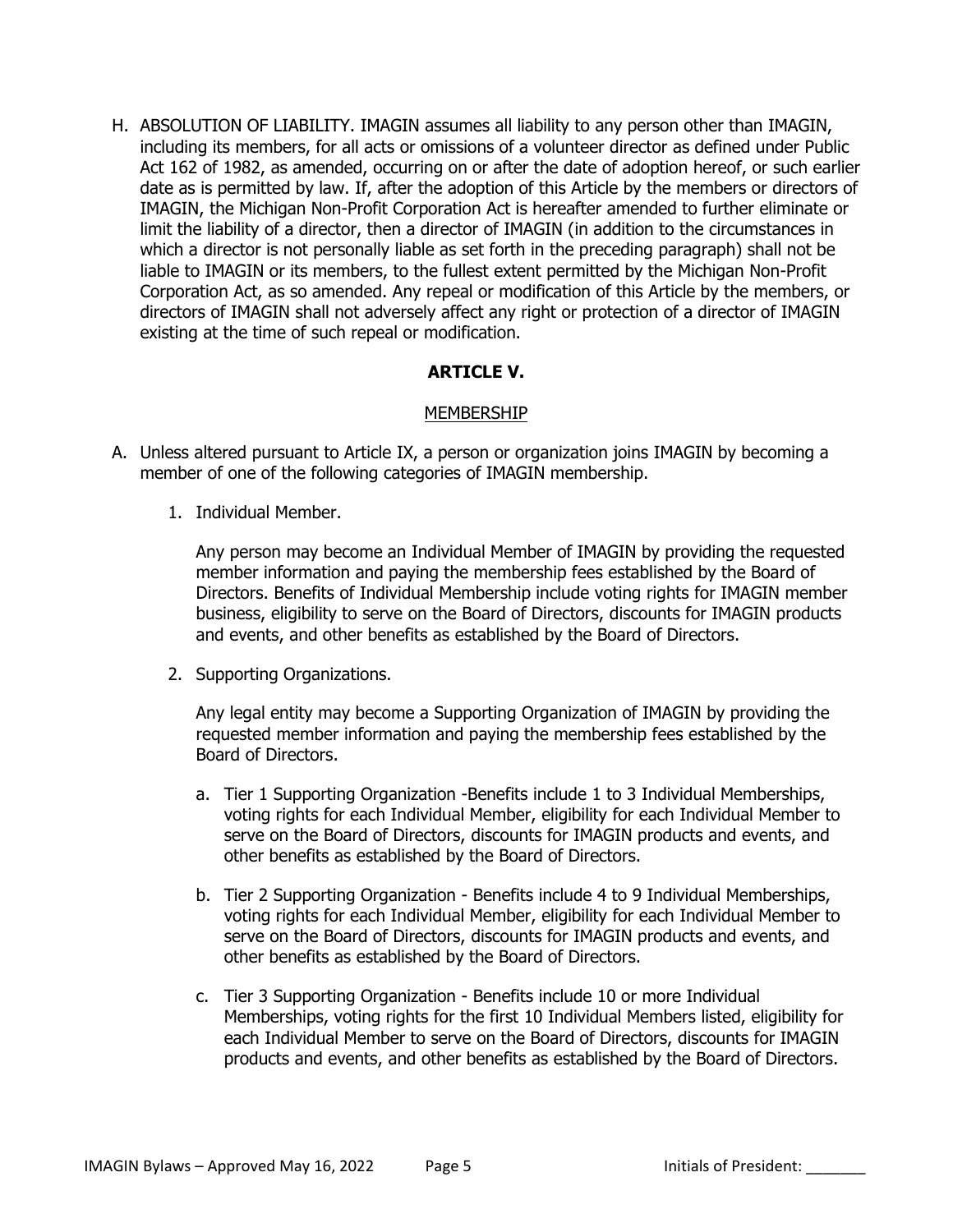3. Student Member.

Any student enrolled in 6 or more credit hours at an accredited educational institution may become a Student Member of IMAGIN by providing the requested member information, paying the membership fees established by the Board of Directors, and providing proof of registration when payment is submitted. Benefits of Student Membership include voting rights for IMAGIN member business, discounts for IMAGIN products and events, and other benefits as established by the Board of Directors.

4. Legacy Member.

Any IMAGIN member who has retired may become a Legacy Member of IMAGIN by providing the requested member information and paying the membership fees established by the Board of Directors. Benefits of Legacy Membership include voting rights for IMAGIN member business, eligibility to serve on the Board of Directors, discounts for IMAGIN products and events, and other benefits as established by the Board of Directors.

- B. STANDARDS FOR MEMBERSHIP. As provided in Article IV Section F, the Board of Directors may establish reasonable standards for membership in IMAGIN as part of IMAGIN's Rules and Procedures.
- C. RENEWAL. The right of renewal shall rest in the Board of Directors. The Board of Directors may place reasonable conditions and limitations on the renewal of any membership. The offer of renewal of membership, including any limitation or condition, shall be established by transmitting to the member notice that the dues for the ensuing year are due and payable to IMAGIN. The payment of such dues shall constitute an acceptance of the offer. Any conditions or limitations placed upon any renewal may be removed at any time as determined by the Board of Directors.
- D. DISSOLUTION AND RESIGNATION.
	- 1. Dissolution of any member Supporting Organization shall terminate its membership.
	- 2. Any member may resign by providing notice to IMAGIN.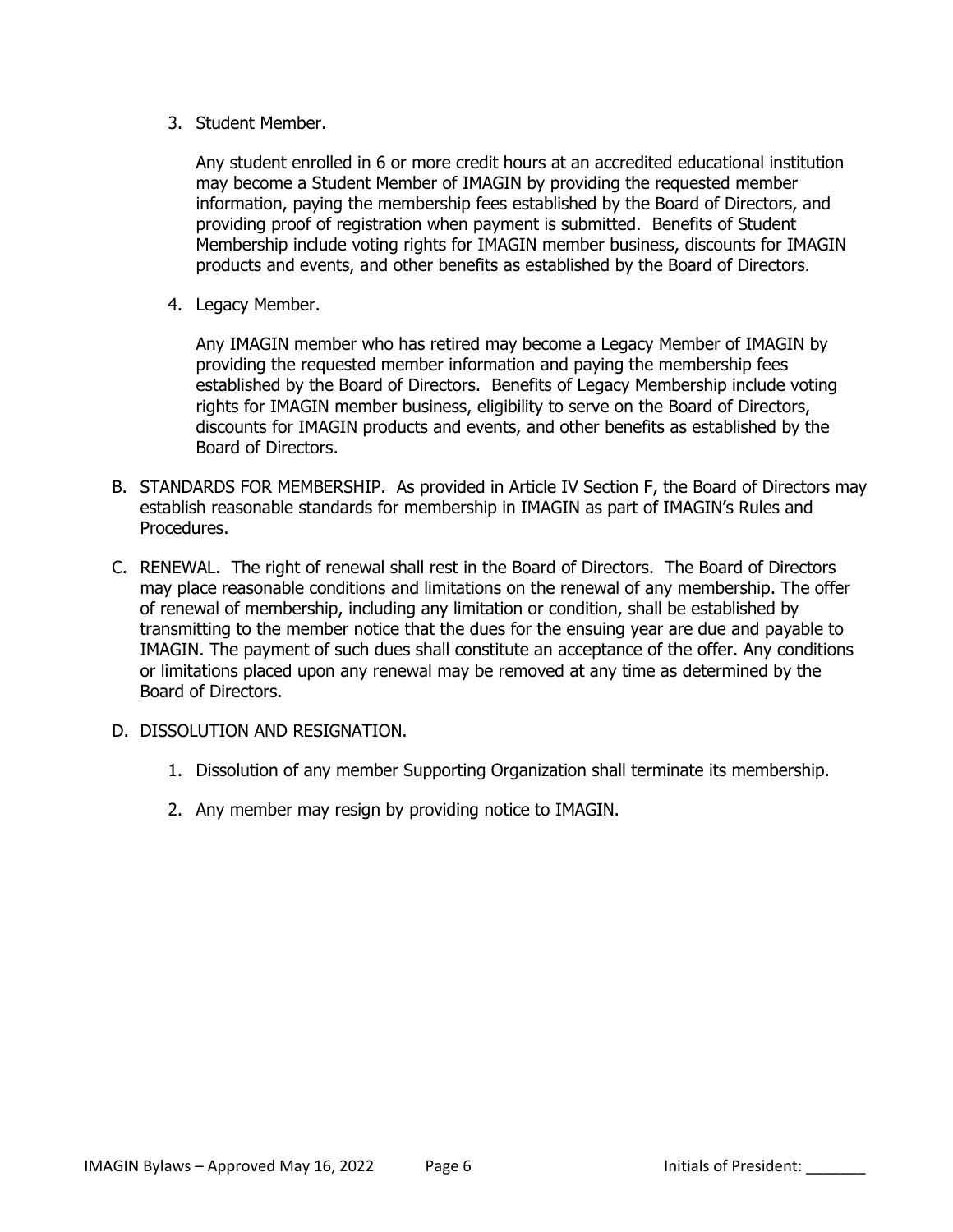### **ARTICLE VI.**

#### OFFICERS

- A. OFFICERS. The officers of IMAGIN shall be the President, Vice President, Secretary, and Treasurer. Any member of the Board may be selected to serve as an officer, according to the rules and procedures adopted by the Board of Directors.
- B. ELECTION and TERM OF OFFICE. Officers shall be elected by the Board of Directors at the Annual Board of Directors Meeting within 30 days of the Annual Membership Meeting. Officers shall serve for a term beginning at the Annual Board of Directors meeting and ending at the next Annual Board of Directors Meeting.
- C. VACANCIES. A vacancy in any office shall be filled by the Board of Directors for the unexpired portion of the term.
- D. POWERS AND DUTIES. Officers shall have such powers and duties as may be specified in the resolutions or other directives of the Board of Directors. In the absence of such directives, the Officers shall perform the usual duties assigned to officers of the same title serving non-profit corporations of the same or similar general purposes and objectives necessary and proper to conduct business.

### **ARTICLE VII.**

#### EXECUTIVE COMMITTEE

- A. MEMBERS. The Officers of the Board (4) are the members of the Executive Committee and shall include the past president or, if the past president is not available then, the Governance Team Chair or the Governance Team Chair's designee from the Governance Team.
- B. MEETINGS and RECORDS. Meetings of the Executive Committee may be held at the call of any member of that Team. Such meetings may be conducted in person, by telephone, or other electronic means. A record shall be kept of all meetings of the Executive Committee.
- C. QUORUM and DECISIONS. A majority of the Executive Committee shall constitute a quorum for conducting business. Decisions of the Executive Committee require concurrence of at least 3 members.
- D. EXPENDITURES. The Executive Committee shall not incur debt or expenses in excess of the amount set forth in the annual program budget categories adopted by the Board of Directors.
- E. LIMITATION OF AUTHORITY. The Executive Committee is not authorized to adopt an agreement of merger or consolidation, fill vacancies of the Board of Directors, fix compensation of Directors for serving on the Board or Team, amend the Articles of Incorporation, or amend or repeal any resolution of the Board of Directors.